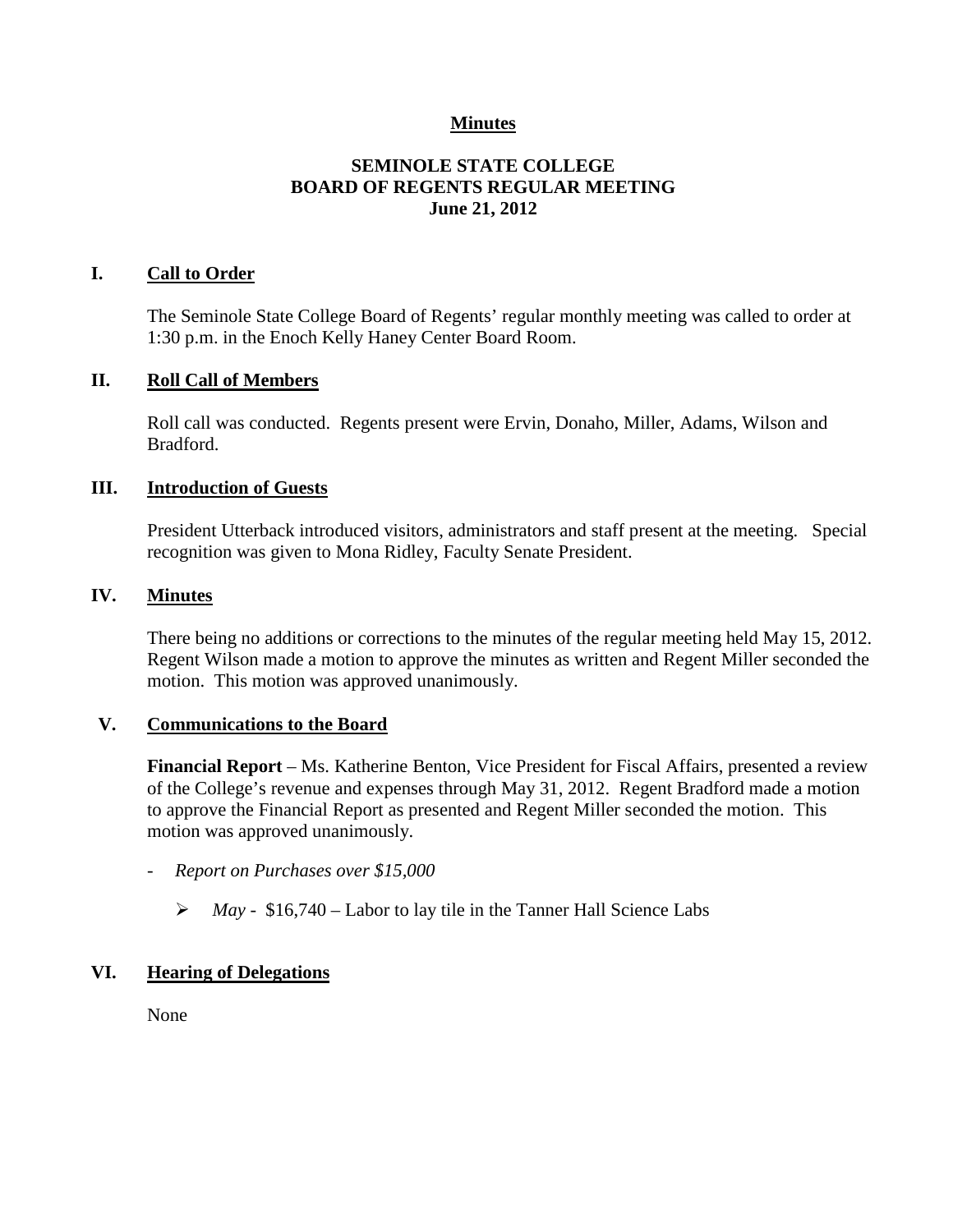President Utterback discussed items under the President's Report and the Business portion of the agenda by utilizing a PowerPoint presentation. (See enclosed copy of the PowerPoint presentation)

*Personnel Update* – President Utterback updated the Board on several personnel items. Dawna Hamm has been named Chair of the Business Division and Malinda Browning has been appointed as the Director of the MLT program. Resignations were received from: Emma Speer, NASNTI Student Specialist; Terrie Kiker, Assistant Professor of Nursing; Kristina McSweeney, Head Softball Coach; and Charlie Duval, Assistant Softball Coach. New hires were: Lloyd Simmons, Head Baseball Coach; Sadiaa Jones, GEAR UP Parent/Community Coordinator; Lisa Clement, GEAR UP Technology Specialist; Amber Flores, Head Softball Coach; and Cole Gordon, Assistant Baseball Coach.

*Campus Events* – President Utterback told the Board members about several campus activities since the May Board meeting. These were: commencement, May  $11<sup>th</sup>$ : English Faculty published their works in the *Sugar Mule Literary Magazine*; funding for TANF has been renewed in the amount of \$247,544 and the Scholars for Excellence in Child Care program has been re-funded in the amount of \$84,990.

# **VIII. Business**

**Review and Consider Approval of Tuition Increase** – President Utterback presented the Board with information about a proposed tuition increase, a memo from Vice President Katherine Benton about the increase and a letter of support from the Student Government Association President Lynette Gomez. Regent Marilyn Bradford said she appreciated the College's efforts to keep the increase as low as possible, but she was disappointed that the Regents were faced with having to raise tuition. President Utterback recommended approval of the tuition increase. Regent Miller made a motion to approve the tuition increase as written and Regent Wilson seconded this motion. This motion was approved unanimously.

**Review and Consider Approval of Student ID Fee** – President Utterback presented the Board with information about a proposed Student ID Fee. The Board then approved the establishment of a Student ID fee of \$20 to help cover the cost of the new ID/Debit Card program. This fee will be a one-time charge for students. The ID will be good for three years. Regent Wilson made a motion to approve the implementation of a Student ID Fee as presented. Regent Ervin seconded this motion. This motion was approved unanimously.

**Review and Consider Approval of the Educational and General Budget for FY2013** – President Utterback presented the Board with a copy of materials for the FY 2012-2013 budget for review. President Utterback highlighted several aspects of this year's budget. President Utterback also shared information about appropriations history, revenue history, expenditure history and expenditures by function and object. President Utterback commended Katherine Benton on a stellar job of conserving funds and stretching resources to balance the budget over